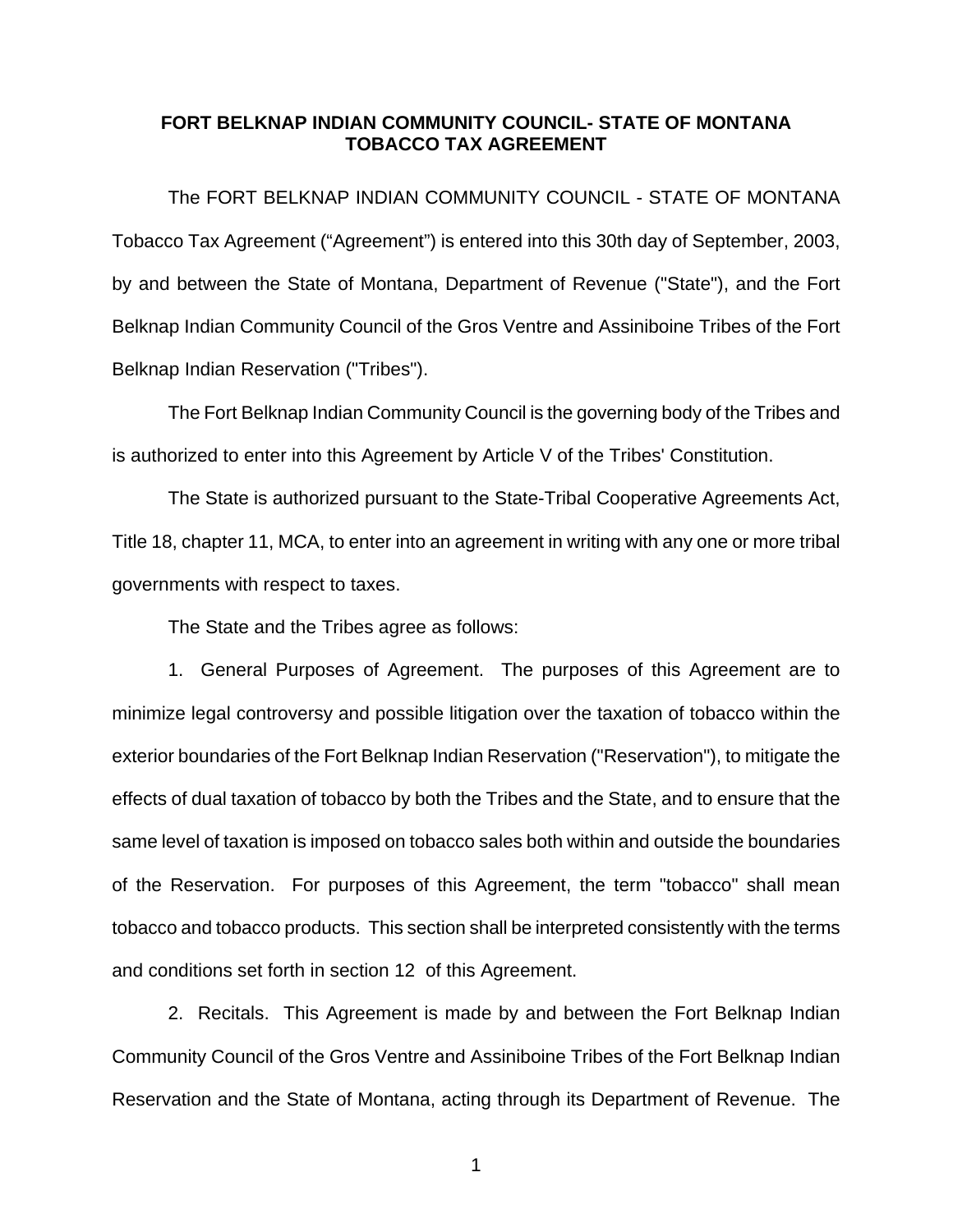parties hereto, having conferred together, desire to collect the tobacco tax on all tobacco or tobacco products sold or consumed on the Fort Belknap Reservation for the mutual benefit of all the people of Montana, including members of the Tribes. The parties enter into this Agreement to allow the Department of Revenue the authority to enforce Tribal law in relation to Indians on the Reservation and subject to the terms and conditions herein.

 3. Tribal law. The Tribes shall adopt and keep in force an ordinance imposing taxes equal to the Montana taxes on tobacco, which taxes shall apply to tobacco sold to all persons within the Tribes' jurisdiction on the Reservation in a manner similar to the Montana taxes. The Tribes shall supply the State with a current copy of the ordinance as it may be amended from time to time, within sixty (60) days of the enactment or amendment of the ordinance.

 4. State law. The State imposes a tax on tobacco distributed within the State's jurisdiction under Title 16, chapter 11, MCA. The State shall notify the Tribes in writing of any changes or amendments to state law which the State believes necessitates an amendment to tribal law under this Agreement within sixty (60) days of any amendment to applicable state law.

5. Collection and administration of taxes. The State and the Tribes agree that tobacco sold on the Reservation shall not be subject to both the state tax and the tribal tax, but shall be subject to one tax. The State agrees to pre-collect all tobacco taxes for sales on the Reservation from the tobacco wholesalers distributing tobacco products on the Reservation and to remit to the Tribes the tribal tobacco tax collected as determined by the formulas described below. All cigarettes sold on the Reservation shall have the state tax insignia affixed.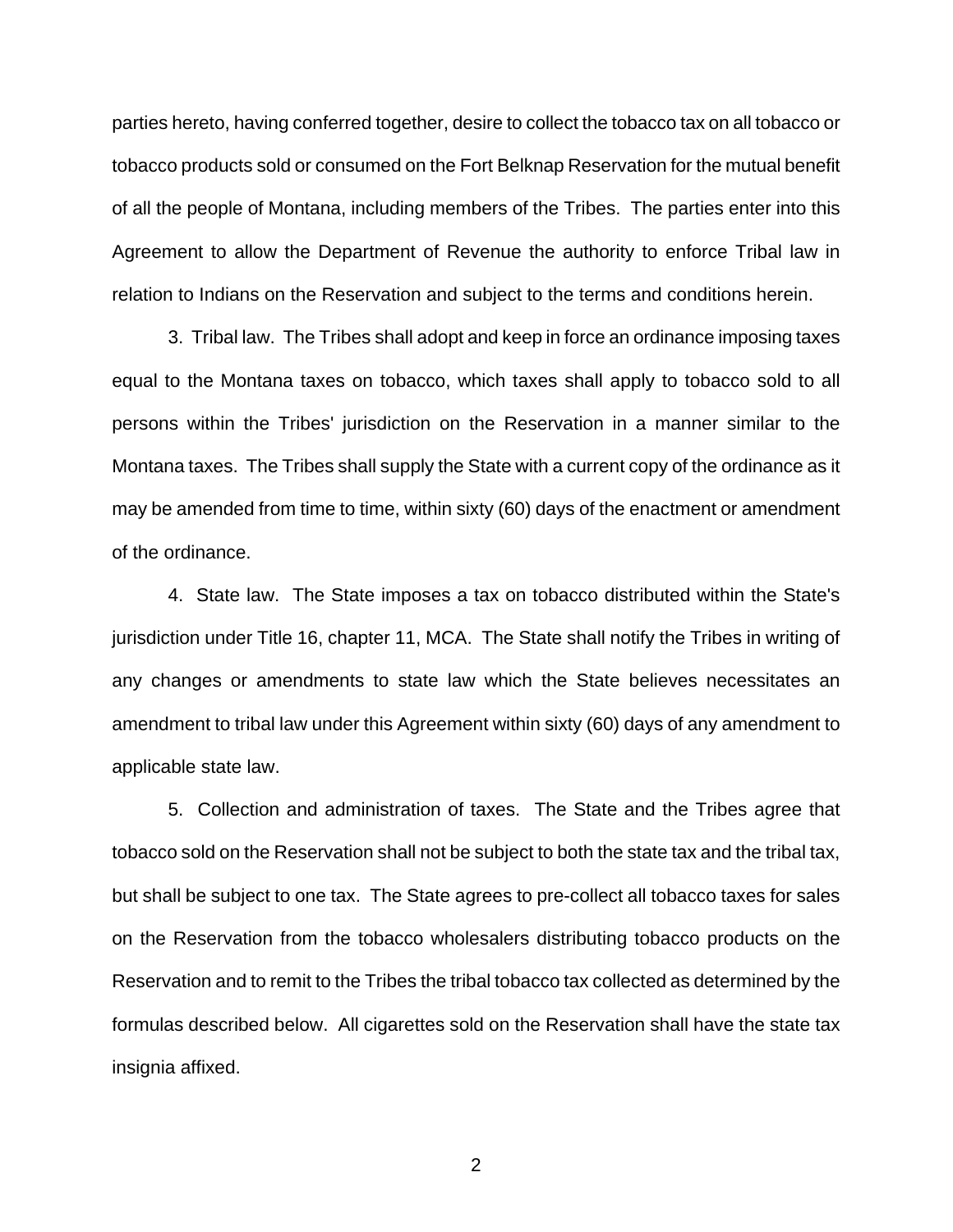a. For each calendar year, the Tribes shall receive an amount of the tobacco taxes pre-collected for tobacco sales on the Reservation, which approximates the sales to enrolled members of the Tribes living on the Reservation. The amount of tobacco taxes that the Tribes receive shall be determined by multiplying the total number of enrolled members of the Tribes living on the Reservation as last determined on each March 31 by the Bureau of Indian Affairs, Rocky Mountain Regional Office, times 150 percent of the Montana per capita tobacco tax collected in the prior fiscal year.

 b. The State shall distribute the monies due to the Tribes under this Agreement no later than sixty (60) days from the end of each calendar quarter. The State will include, with each distribution, a statement showing how the distribution was determined for that quarter.

 c. Distributions will start within sixty (60) days from the end of the first whole calendar quarter after the effective date of this Agreement (said quarter shall be October-December, 2003 quarter) and continue until the expiration or the termination of this Agreement as provided below or required by law. For the purposes of this Agreement, a calendar quarter begins on January 1, April 1, July 1, and October 1 of each year.

 d. In the event of termination by either party prior to the end of the term, the State shall be obligated to remit the full amount payable to the Tribes provided for in this Agreement for that period of time up to and including the effective date of termination. This obligation of the State shall survive any termination of this Agreement.

 6. Term. This Agreement shall be for a term of one (1) year and shall be automatically renewed for successive terms of one (1) year if no action is taken by either party.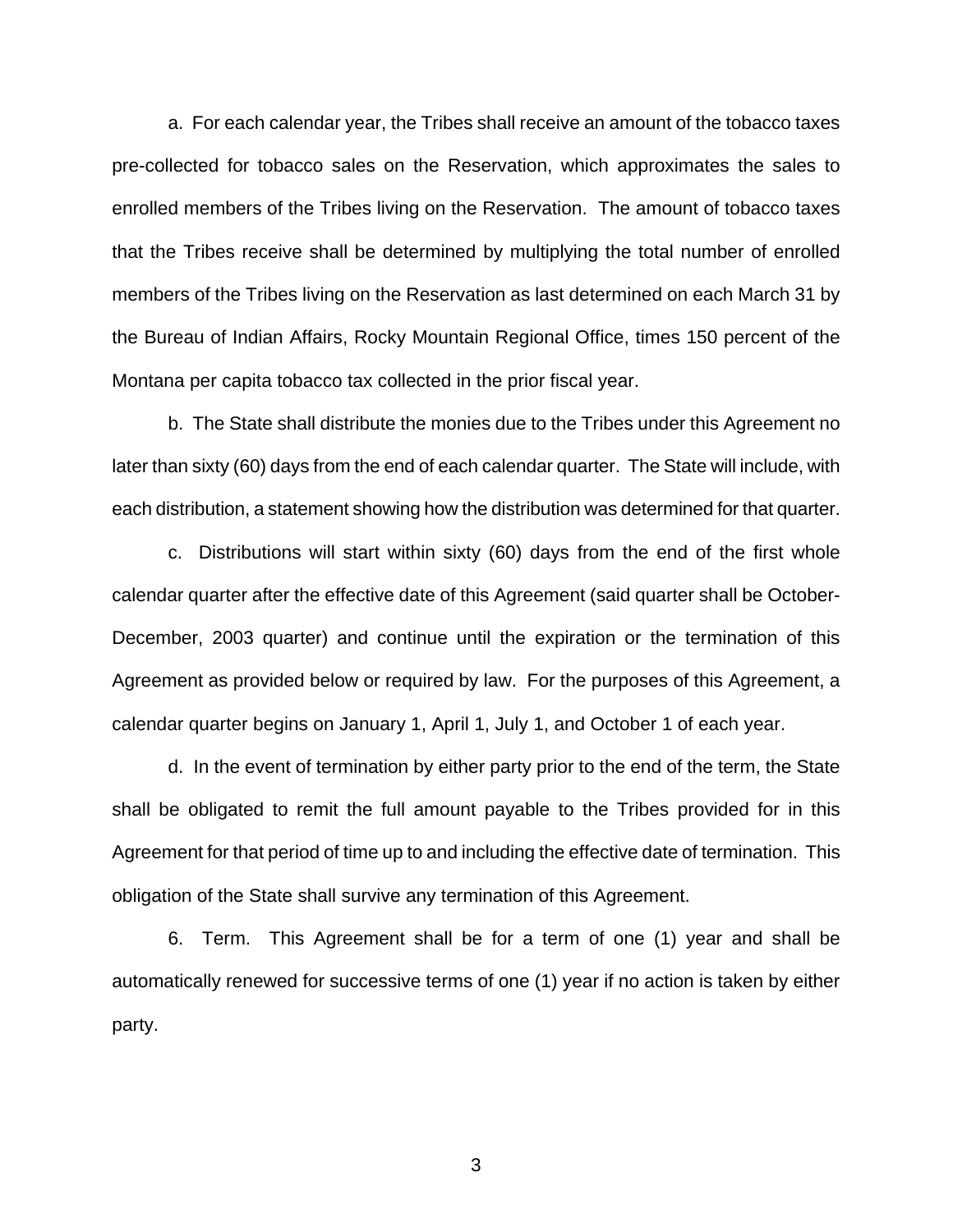7. Audits. Either party may examine or audit the records of the other party to determine the accuracy of the statements or representations called for in this Agreement. In addition, either party may require an audit of the other party by an independent auditor, at the party's own expense. The right of examination or audit shall exist during the term of this Agreement and for a period of one year after the date of termination or expiration of this Agreement. To the extent permitted by applicable law, the parties agree to maintain the confidentiality of any confidential information obtained from the other party.

 8. Effective date. This Agreement is effective October 1, 2003, so long as the following conditions precedent are met: the Tribes have adopted and provided a copy to the State of an ordinance as required by section 3 above; this Agreement has been approved by the State Attorney General, as required by § 18-11-105, MCA, and a public hearing, as required by § 18-11-103, MCA, has been held and comments received and considered. If the State has not received comments that would cause the State, in its sole discretion, to refuse entry into this Agreement, the State will notify the Tribes in writing as soon as possible after all comments have been considered, whether or not this Agreement is effective.

9. Amendments and Renewal.

a. This Agreement may be amended only by written instrument signed by both parties.

b. Six months prior to expiration of the initial term provided in this Agreement, the parties should meet to negotiate in good faith a renewal of this Agreement.

10. Termination.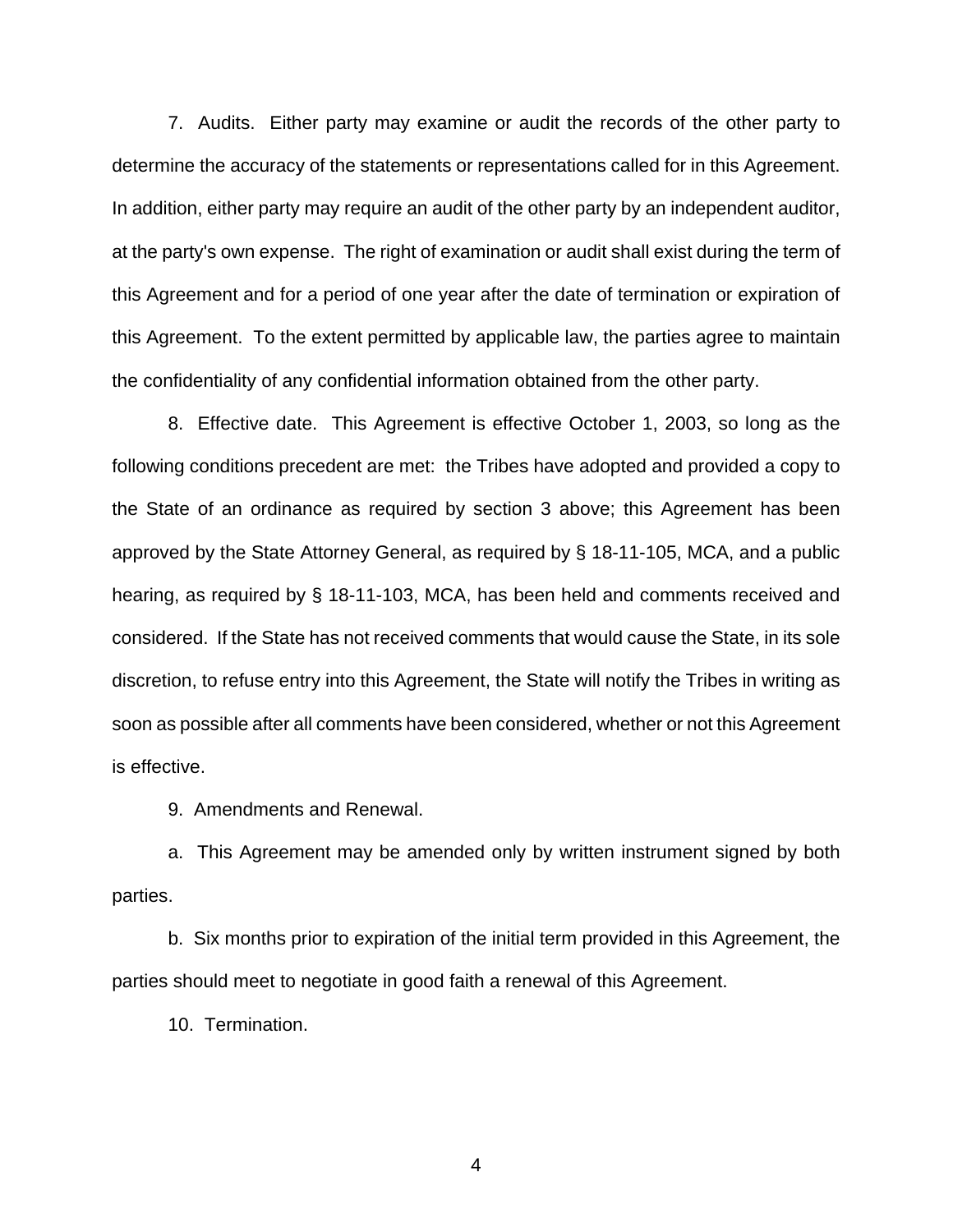a. This Agreement may be terminated, for any reason, with or without cause, at the end of any quarter with thirty (30) days written notice of termination to the other party.

 b. The Fort Belknap Indian Community Council/Montana Cigarette Agreement, dated September 30, 1993, terminates upon execution of this Agreement. This Agreement supersedes all tobacco agreements entered into between these parties prior to execution of this Agreement.

 11. Jurisdiction and Venue. The parties agree and stipulate that venue and jurisdiction for enforcement of the terms hereof lie in the United States District Court, Great Falls Division, Great Falls, Montana. In the event of a breach by either party of any of the terms hereof, upon written notice to the breaching party of the substance of the alleged breach and the remedies sought, the non-breaching party shall be entitled to suspend any of the non-breaching party's obligations hereunder to the extent of the breach, and petition the United States District Court of Montana for the appropriate relief. Appropriate relief shall be limited to monetary judgment against the breaching party, including costs and attorneys' fees, arising from the breach, and such other relief as is necessary to put the non-breaching party in the same position it would have been in had the breaching party fully performed. The failure to pursue a remedy for one or more breaches is not a waiver of any right to enforce a subsequent breach of the same or a different term hereof.

 12. Reservation of rights and negative declaration. The State and Tribes have entered into this Agreement in part to resolve any potential legal disputes and avoid litigation. The parties agree that by entering into this Agreement, neither the State nor the Tribes shall be deemed to have waived any rights, arguments, or defenses available in litigation on any subject. This Agreement is specifically not intended to reflect or be viewed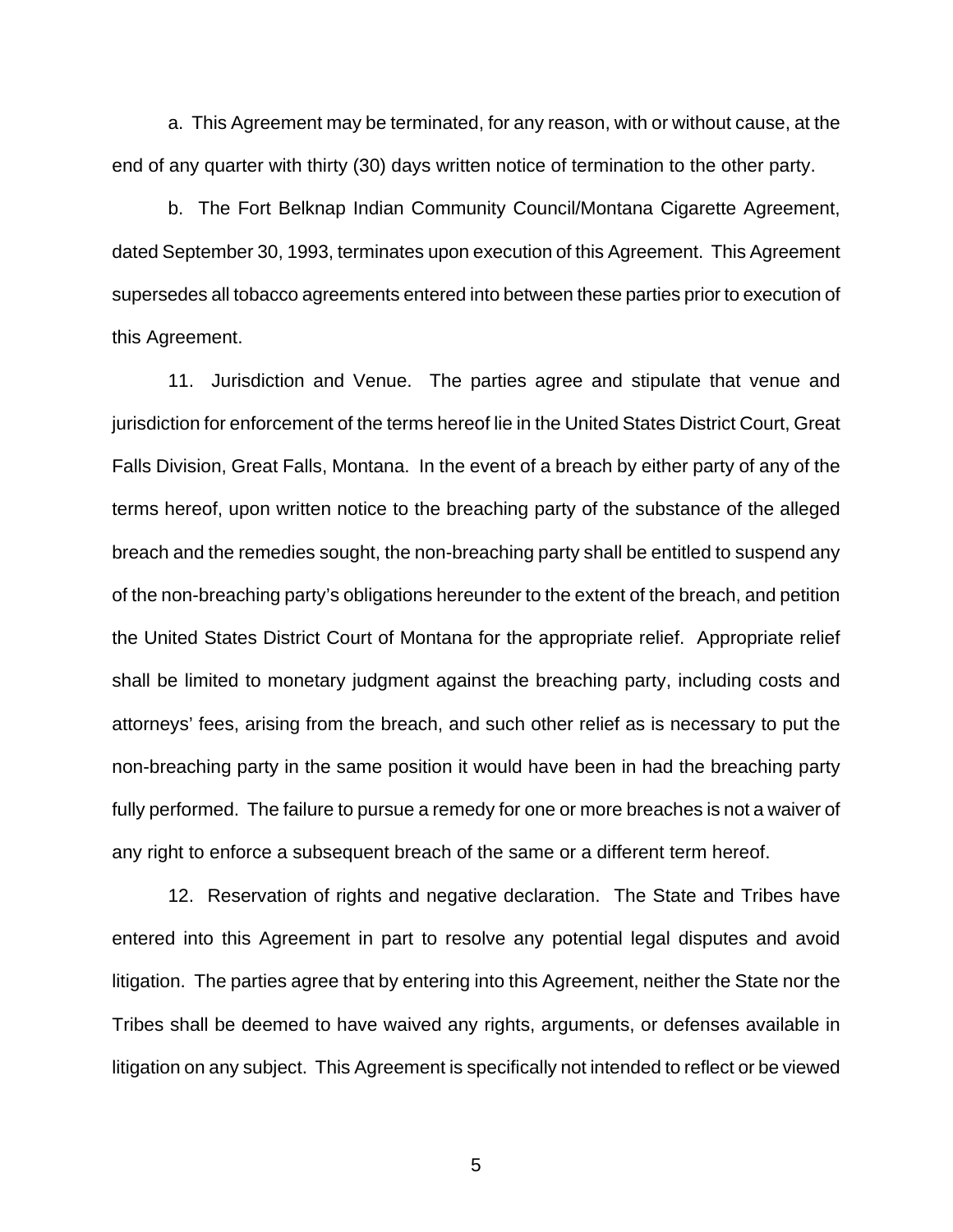as reflecting in this or any context either party's position with respect to the jurisdictional authority of the other. Nothing in this Agreement or in any conduct undertaken pursuant thereto shall be deemed as enlarging or diminishing the jurisdictional authority of either party, except to the extent necessary to implement and effectuate this Agreement's terms. This Agreement, conduct pursuant thereto or conduct in the negotiation or renegotiation of this Agreement, shall not be offered as evidence, otherwise referred to in any present or future litigation, or used in any way to further either party's equitable or legal position in any litigation. By entering into this Agreement, neither the State nor the Tribes are forfeiting any legal rights to apply their respective taxes except as specifically set forth in this Agreement. This Agreement does not apply to any state tax collected other than the tax on tobacco products as provided in §§ 16-11-101 through -206, MCA.

 13. Notices. All notices and other communications required to be given under this Agreement by the Tribes and the State shall be deemed to have been duly given when delivered in person or posted by United States certified mail, return receipt requested, with postage prepaid, addressed as follows:

i. If to the Tribes:

 President RR #1 Box 66 Harlem, Montana 59526

ii. If to the State:

 Director of Revenue Mitchell Building 125 North Roberts PO Box 5805 Helena, Montana 59604-5805